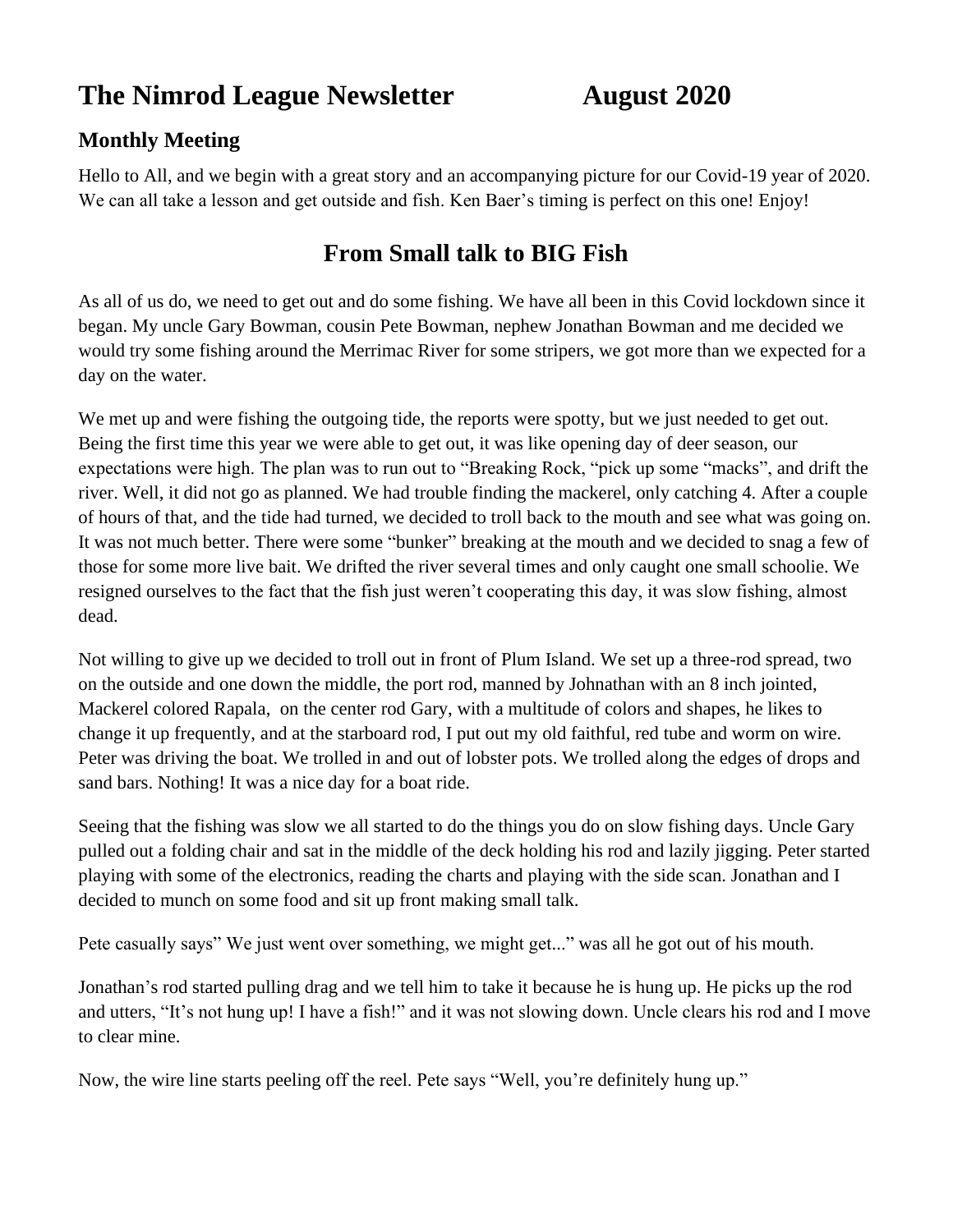I raise the rod tip and feel a head shake. I say, "Nope, it's a fish and we are going to run out of line really quick here, mark that spot!" Pete pushes the mark on the chart plotter then begins to move us out of the lobster pots, so we don't lose the fish in them.

All heck is now breaking loose on the deck. Jonathan's fish is still not under control with a couple hundred yards of braid trailing behind the boat, I am cranking down on the Penn 113H's star drag trying to save some line on the reel and it is still going out. Uncle Gary is trying to clear the deck of his chair and the lures he had been playing with in the down time and Pete is dodging lobster buoys trying to keep the fish away from the gear.

We finally slow the fish down and get clear of the lobster gear. Jonathan's fish was the first to be subdued. He is able to maneuver the striper into the wake of the boat, "We are going to need the net" Uncle Gary yells. Unfortunately, after several attempt it is obvious the fish is not going to fit in the net! Pete is able to fit his hand in its mouth and drag it over the side. Whoops and hollers all around!

Then the realization hits that we still have one out there that has yet to stop pulling drag. Through some boat maneuvers and the fish tiring, we are able to bring this fish to the wake. This fish is much bigger than the first, it definitely and defiantly is not going to fit in the net, we need a better plan to land it. I start telling John to get all the gear to the front deck from the side so we can fight the fish. He scrambles! We also realize no one has been driving the boat for a few minutes! Uncle Gary takes over that chore. After several attempts Peter is able to get his hand into this stripers mouth and haul it over the side.

Knowing these stripers are well beyond the slot limit, we start to work fast to get some measurements and pictures so we can get them released. Holding up the larger of the two fish, I step back to get a picture and put a #7 circle hook through my foot, and I yell in pain "I just put a hook through my foot!" Peter continues to take pictures of John and me as Uncle Gary assesses the hook situation.

"I think I'm just going to pull" he says to me. "Ready?"

"Yup!" I reply and he yanks. The look on my face in the picture explains everything.

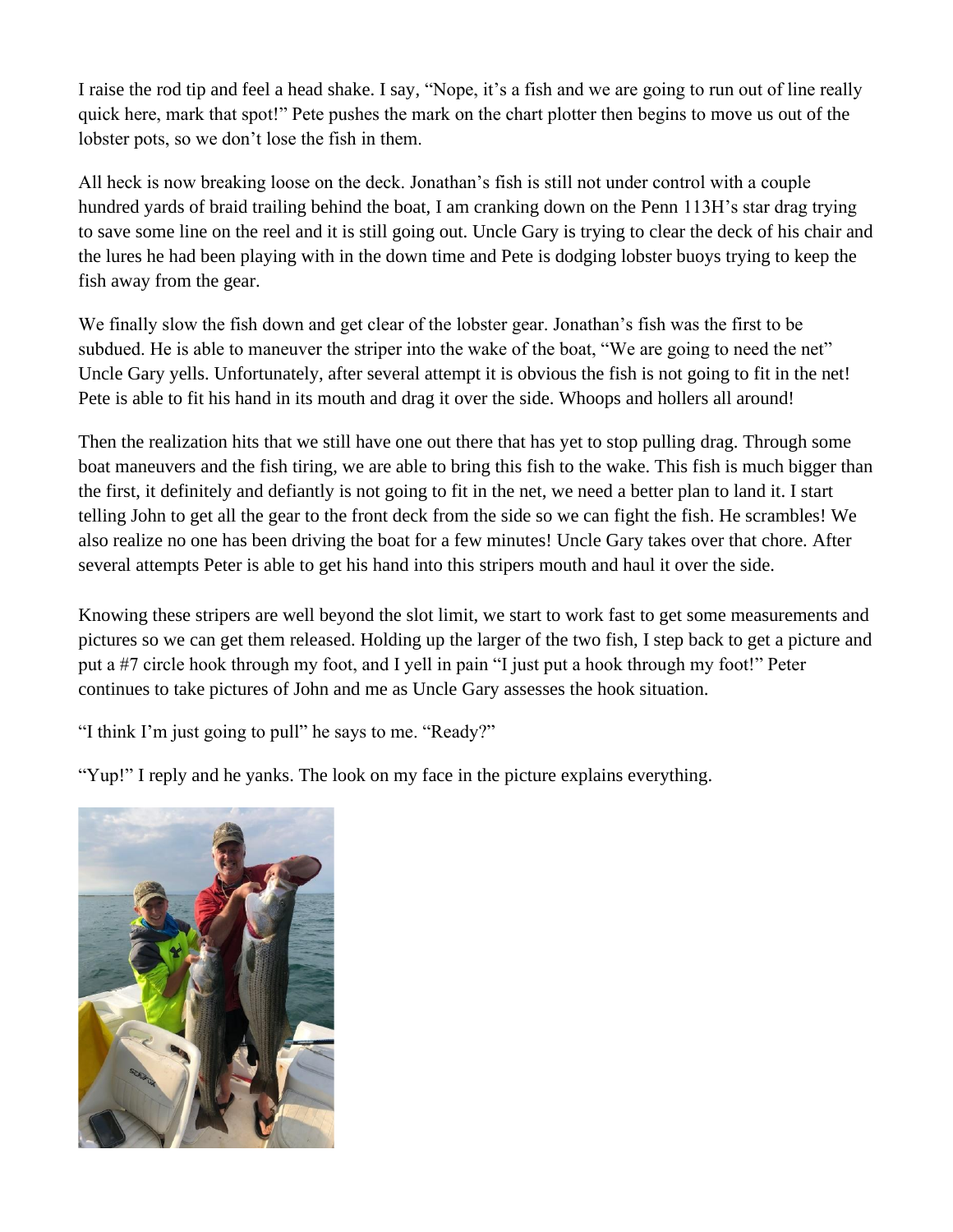After all is done the crew boated a 36 lb. striper and a 45 lb. striper. We just missed the magic number 50!

We weren't disappointed though and we learned a thing or two. First, never give up, you never know. Second, keep the deck clear and always be prepared for anything. It will happen fast. Third, get out on the water whenever you can, you never know when a trophy will show up.

#### **\_\_\_\_\_\_\_Ken Baer**

To everyone, please send me any outdoor stories that you may have. We would love to hear about your latest exploits! I will serve as editor and get the story into a presentable format, subject to your approval before publishing. Please email me, Chris Erali, at [eralic23@gmail.com](mailto:eralic23@gmail.com)

Monthly Meetings are always the  $2<sup>nd</sup>$  Tuesday of the month at the Clubhouse – The July meeting is on and will happen on Tuesday, August 11, 2020. It will be held outside from 6 PM to 8 PM. The grill will be up and running and we'll have ready-made sides purchased elsewhere. Having burgers and hot dogs outdoors makes compliance with state guidelines easier. Make it a point to attend if you can.

#### **Communication**

I did not attend the Eboard meeting, so once again I am especially grateful to Maryanne for her minutes of the meeting. We filed our July issue of the Nimrod Newsletter and received American Hunter Magazine.

#### **Speakers**

Please let us know if you have a suggestion for a speaker at a future meeting.

#### **Monthly Safety Tip and Topic for Discussion:**

# **"Wear sunscreen and stay hydrated."**

#### **Bar**

Gary will be out for a while. We will have coverage.

#### **Birds**

New poles and nets are up in the pens at the jail. Permits for the upcoming season are in the works.

#### **Kitchen**

We can now light the pilot from inside the oven. It will take some time for the instructions to be learned by everyone. Bruce Ebbeson sent the following email:

The kitchen remains closed as we are not compliant with Covid restaurant regulations. Kitchens serving the public must have a Serve Safe Certified supervisor in the kitchen at all times to ensure that there is compliance with the new regulations. Dave and Bruce recommend that we serve restaurant take-out and use paper plates and plastic tableware that are available in the kitchen. Single use condiments must be used and are in the kitchen. The days of buffets and shared large containers of condiments are over.

**BE SAFE** out there. This is the new normal.

#### **Trap**

Adam and Etta Goodband are doing a great job and our Thursday night Trap is running smoothly. A date for the Turkey Shoot is being discussed along with format. We may grill outside or perhaps have a food truck come in. We will most likely eat outside.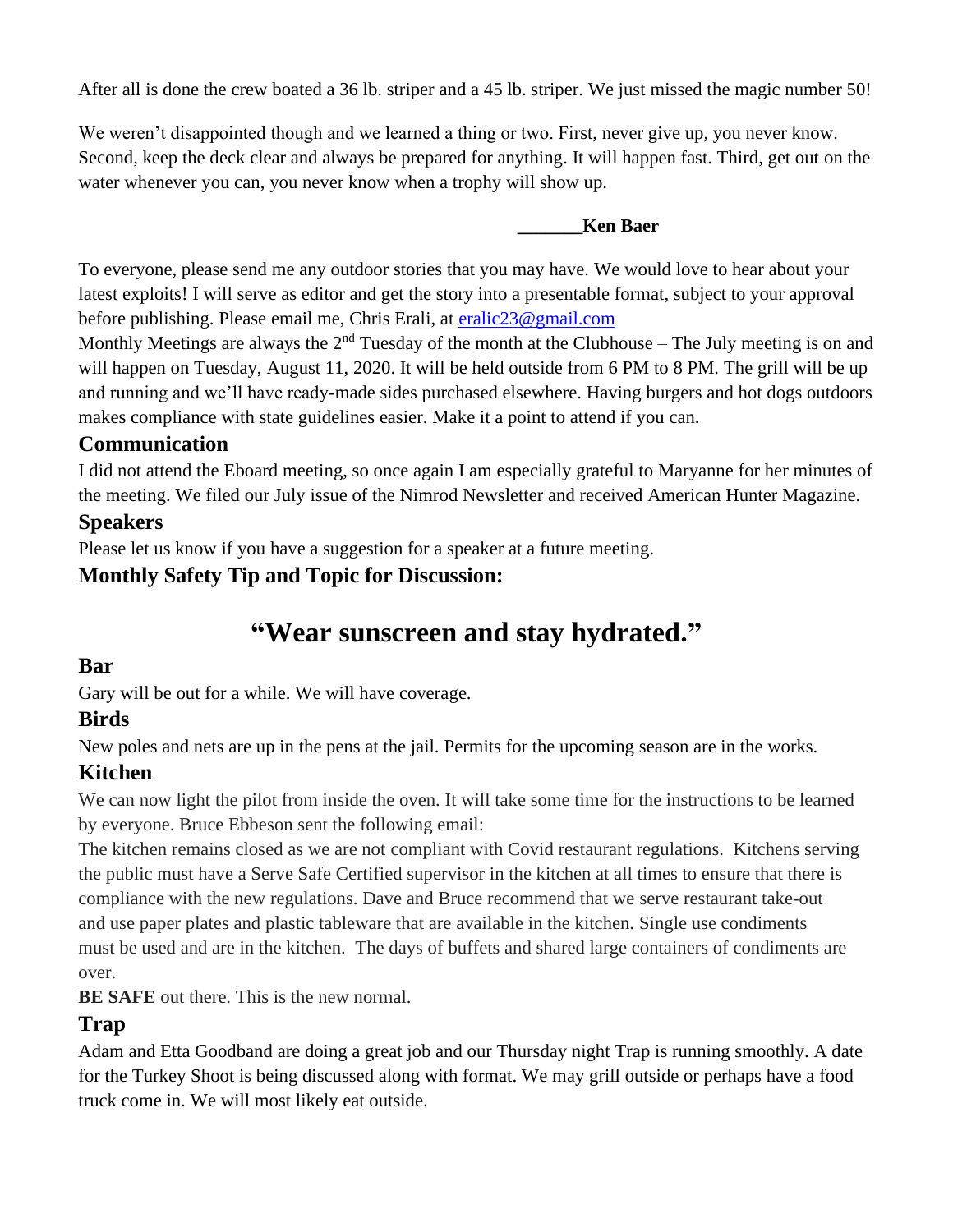#### **We will be following the CDC Guidelines and here are some of the specifics:**

- Wear a mask or follow Social Distancing (6ft apart).
- Club house doors will be open for access to the bathrooms. Main bathroom doors will be propped open.
- Hand sanitizer will be provided at multiple locations.
- Weather permitting, the gun rack will be located outside on the patio. We will not be using the inside tables for staging shooting equipment. We will have picnic tables outside spaced apart and the covered pavilion area available for stage your shooting supplies, people also have the option of working directly from their vehicles in the parking lot.
- When signing up only the person running the table will handle the pen and sign shooters to their squad as requested.
- The Skeet squads will be reduced from 5 to 3 shooters to allow more space.
- The Trap crew will ensure that inside surfaces get sanitized on a regular basis.

#### **House**

Our website renewal fee is due. Be assured Cindy will be on it.

#### **Grounds**

Grass is looking brown. We repaired some of the picnic tables. We need volunteers to paint the replacement lumber. Many thanks to Kevin for spreading the high quality road grindings the we purchased. We are very pleased with the widening of the road to the Range. The contractor did a nice job.

**VOLUNTEERS NEEDED!!!** There is always some way you can contribute to **YOUR CLUB.** Talk to Neal Whitehead on where he can use help. The Grounds need constant updates from trimming to weeding flower beds. The above painting assignment is available too. Bring the kids and the dog and put an hour or two in. Thanks!

#### **Rifle Range**

Ralph now has the plans for the barriers. We can now move on to that phase of the project.

#### **Worcester County League of Sportsmen**

Check out the WCLS newsletter online. There is a board meeting on Thursday July 10 for the purpose of discussing Conservation Camp. We are currently in Phase 2B in the opening up due to the coronavirus. Phase 3 may bring about charter fishing with tournaments, derbies, and possible boat rentals at Quabbin. Be sure to check the website. No leadership changes for the League except that Pete Silva has stepped down. Pat O'Day will replace him. The League is also communicating with the Town of Shrewsbury to clean up one of the old rivers.

#### **Archery**

From an email to Chris from Chair Jason VanHillow: There will be no organized shoots at Nimrod for 2020. All have been cancelled. The Annual New Year's Day Shoot is on for January 1, 2021. The committee is looking as May  $1<sup>st</sup>$  and  $2<sup>nd</sup>$  in 2021 for the IBO.

#### **Land Use**

There is more signage work to be completed. Some small signs for property lines and large ones near Oak Circle and other points of entry.

#### **Membership**

We could not hold the Game Dinner, but we did hold the raffle. We had 3 winners. Nimrod made about \$400.00. We have 5 new members to bring before the membership on Tuesday the  $11<sup>th</sup>$ . There are as